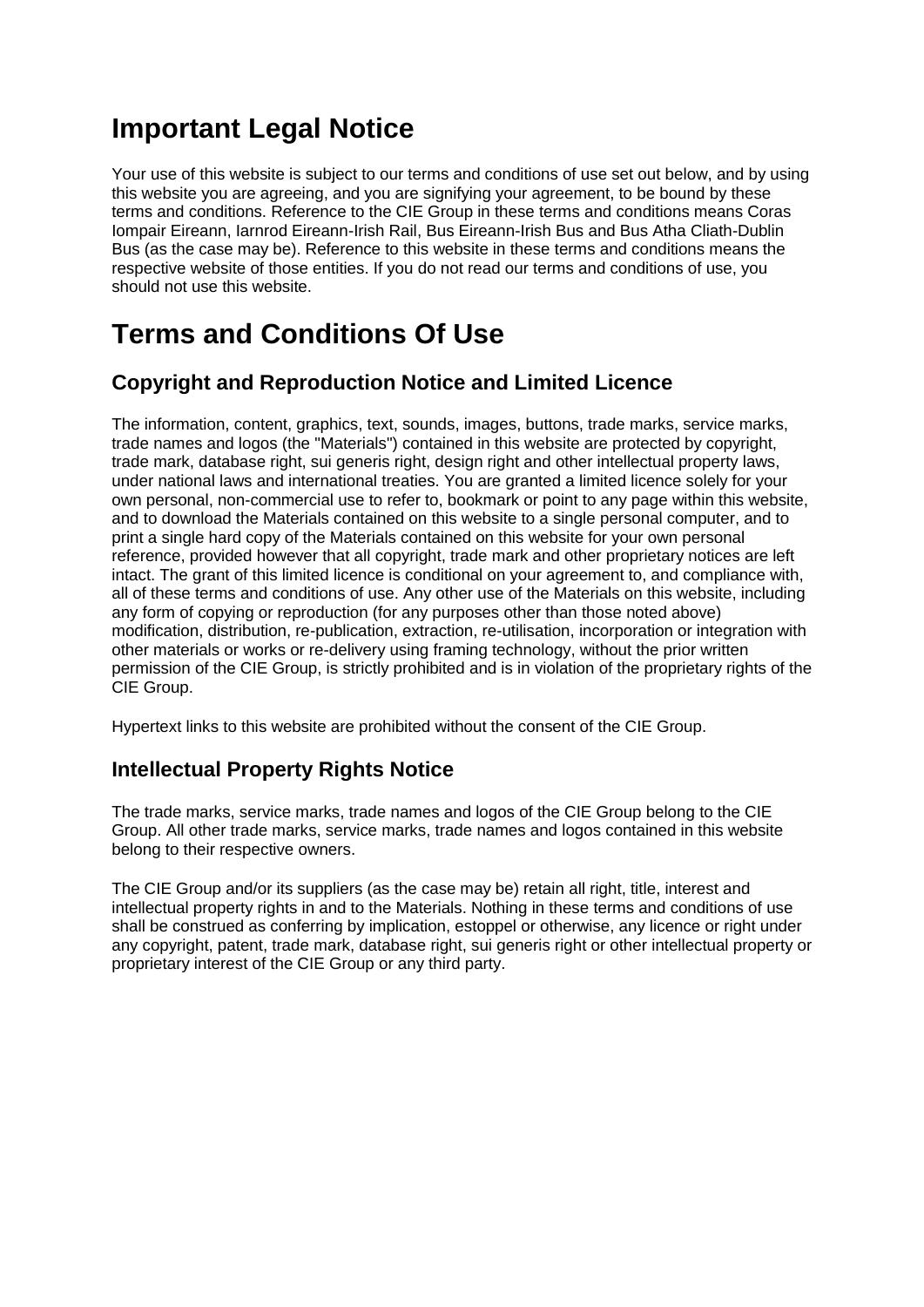#### **Disclaimers**

All use by you of this website is at your own risk. You assume complete responsibility for, and for all risk of loss resulting from, your downloading and/or using of, or referring to or relying on, Materials, or any other information obtained from your use of this website. You agree that the CIE Group and providers of telecommunications and network services to the CIE Group will not be liable for damages arising out of your use or your inability to use this website, and you hereby waive any and all claims with respect thereto, and whether based on contract, tort or other grounds.

This website is available to all users "as is" without any representations or warranties of any kind, either express or implied. The CIE Group makes no representations, warranties or undertakings that this website, or the server that makes it available, will be free from defects, including, but not limited to viruses or other harmful elements. The CIE Group accepts no liability for any infection by computer virus, bug, tampering, unauthorised access, intervention, alteration or use, fraud, theft, technical failure, error, omission, interruption, deletion, defect, delay, or any event or occurrence beyond the control of the CIE Group, which corrupts or affects the administration, security, fairness and integrity or proper conduct of any aspect of this website. There are certain inherent risks in using the Internet and the World Wide Web. The CIE Group makes no representations, warranties or undertakings about:

- Any of the Materials on this website (including without limitation, their accuracy, their completeness or their merchantability, quality or fitness for any particular purpose); or
- Any content of or information on any other website referred to or accessed by hypertext link through this website or from which this website is referred to or accessed by hypertext link ("third party site"). The CIE Group does not endorse or approve the content of any third party site, nor will the CIE Group have any liability in connection with any third party site (including but not limited to liability arising out of any allegation that the content of or information on any third party site infringes any law or the rights of any person or entity). No judgment or warranty is made with respect to the accuracy, timeliness or suitability of the content of any third party site, and any and all liability which might arise out of, or in connection with, your use or reliance on the content of or information on, or the performance of, any third party site is excluded.

As a condition of your access to, and use of, this website, you warrant to us that you will not use this website for any purpose that is prohibited by these terms and conditions of use, or which could constitute or encourage conduct that would be considered a criminal offence, give rise to civil liability, or otherwise violate any law. You further warrant to us that you will not use this website to post or transmit any infringing, threatening, false, misleading, abusive, harassing, discriminatory, political, racist, libellous, defamatory, vulgar, obscene, indecent, scandalous, offensive, inflammatory, blasphemous, pornographic or profane material, or material in breach of confidence or privacy.

Where you post or transmit any material in breach of the above warranties, the CIE Group shall have the right to remove or amend such material and to take any further action the CIE Group deems appropriate in respect of such breach.

The CIE Group reserves the right to change the content, presentation, performance, user facilities and availability of any part of this website at its sole discretion, including these terms and conditions of use, and you should check these terms and conditions of use regularly for any changes.

#### **Limitation of Liability**

To the fullest extent permitted by applicable law, neither the CIE Group nor any of its directors, employees, affiliates or other representatives will be liable for loss or damages arising out of or in connection with your use of, or your inability to use, the Materials, and/or facilities or services offered through this website, including, but not limited to, indirect or consequential loss or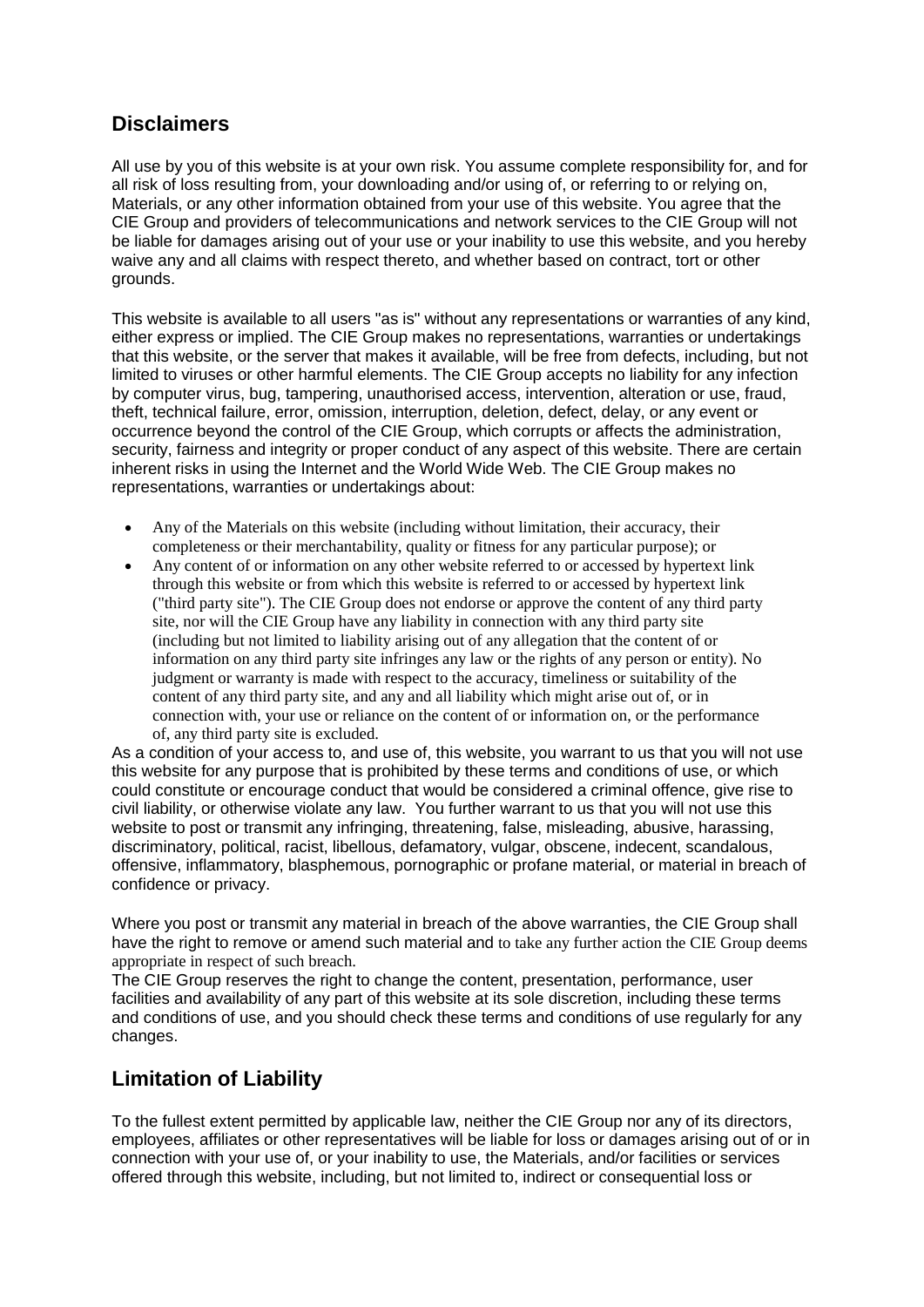damages, loss of data, income, profit or opportunity, loss of or damage to property and claims of third parties, even if the CIE Group has been advised of the possibility of such loss or damages, or such loss or damages were reasonably foreseeable.

#### **Data Protection and Privacy Statement**

The CIE Group (ie Coras Iompair Eireann, Iarnrod Eireann-Irish Rail, Bus Eireann-Irish Bus and Bus Atha Cliath-Dublin Bus) respects your right to privacy. Visitors should be aware that each time they visit a website two general levels of information about their visit can be retained. The first level comprises statistical and other analytical information collected on an aggregate and non-individual specific basis of all browsers who visit the site, and the second is information which is personal or particular to a specific visitor who knowingly chooses to provide that information.

The statistical and analytical information provides us with general and not individually specific information about the number of people who visit this website; the number of people who return to this site; the pages that they visit; and where they were before they came to this site and the page in the site at which they exited. This information helps us monitor traffic on our website so that we can manage the site's capacity and efficiency. It also helps us to understand which parts of this site are most popular, and generally to assess user behaviour and characteristics in order to measure interest in and use of the various areas of the site.

This type of non-personal information and data can be collected through the standard operation of our internet servers and logs as well as "cookies". "Cookies" are small text files that a website can use in order to recognise visitors who revisit a site so as to facilitate their ongoing access to and use of the site. It enables usage behaviour to be tracked and aggregate data to be compiled that would facilitate more targeted advertising and improved content. Typically, cookies involve the assigning of a unique number to the visitor. Visitors should be aware that the CIE Group is unable to control the use of cookies or the resulting information by other third parties such as advertisers or parties hosting data for the CIE Group. One simple way to prevent the use of cookies it to activate the facility which is available in most web browsers that enables the user to deny or accept cookies. However, visitors should realise that certain cookies may be necessary in order to provide the visitor with certain features such as the customised delivery of certain information.

Throughout this website you may have an opportunity to send us information relating to you such as through the "contact us" pages, any online booking service or online ticket purchase service operated by the CIE Group or any other area where you may send e-mails, request brochures, enter contests or respond to any promotions. By choosing to participate in these, you will be providing us with some level of personal information relating to you. This information will only be used by the CIE Group for the purposes for which it was provided by you and/or for verification purposes and statistical analysis. This information may also be used to enhance the functionality of this website.

In particular, if you use the online booking service or purchase a ticket on this website, you will be required to provide us with certain information such as name, postal address, credit/debit card number and expiration date, billing address, telephone number(s) and email address. Such information will be used to process your online booking and/or online ticket purchase and to contact you when necessary in connection with your travel arrangements. For those purposes,